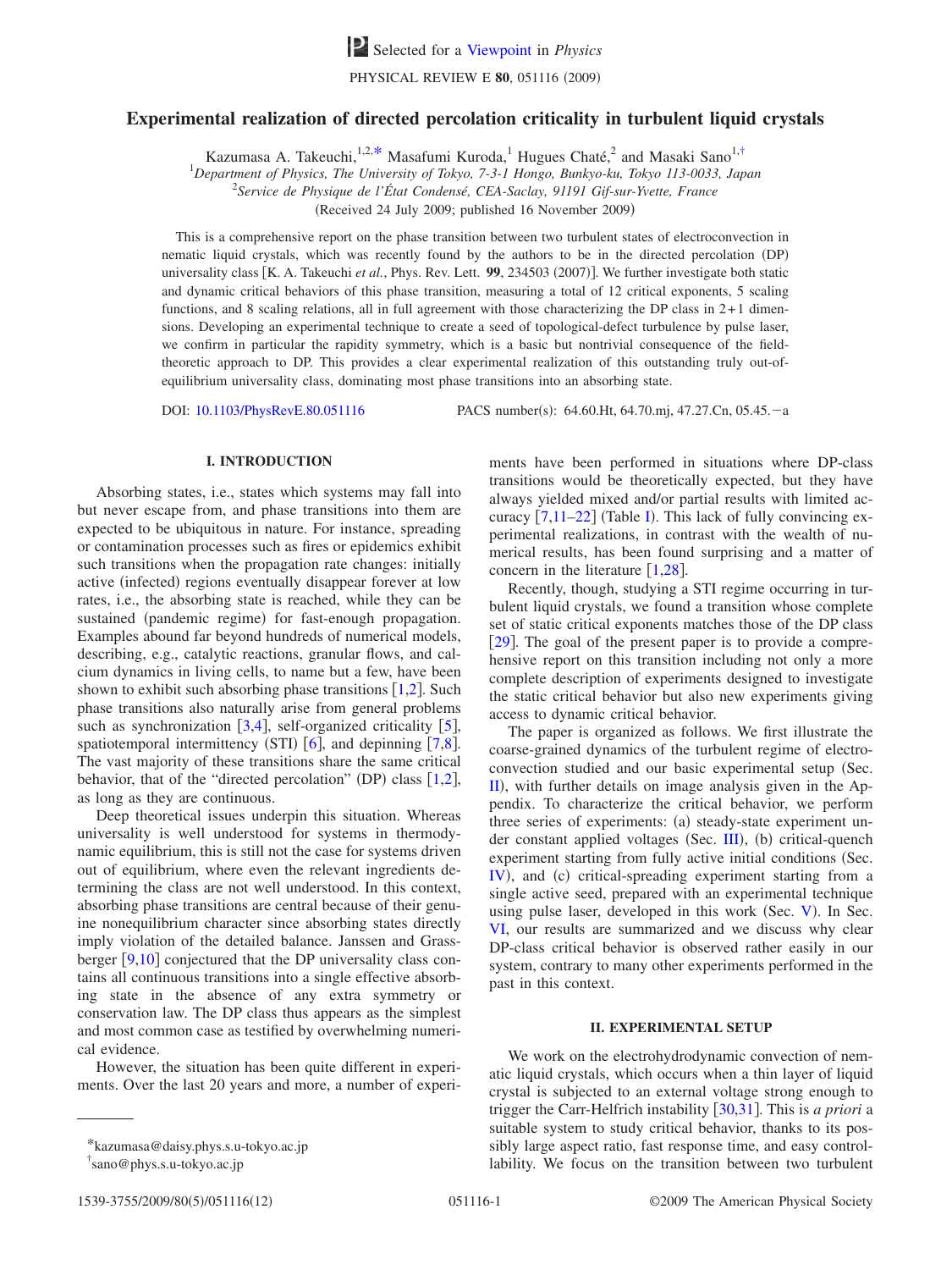| $(1+1)D$ system                           | Size <sup>a</sup>   | $\beta$                                 | $\nu_\perp$   | $\nu_{\parallel}$                       | $\mu_{\perp}$ | $\mu_{\parallel}$                                                 | Refs.     |
|-------------------------------------------|---------------------|-----------------------------------------|---------------|-----------------------------------------|---------------|-------------------------------------------------------------------|-----------|
| Annular Rayleigh-Bénard                   | 22                  |                                         | 0.5           |                                         | 1.9(1)        | 1.9                                                               | $[11]$    |
| Annular Rayleigh-Bénard                   | 35                  |                                         | 0.5           | 0.5                                     | 1.7(1)        | 2.0(1)                                                            | $[12]$    |
| Linear Rayleigh-Bénard                    | 25.7                | 0.30(5)                                 | 0.50(5)       | 0.50(5)                                 | 1.6(2)        | 2.0(2)                                                            | $[12]$    |
| Interface roughening                      |                     | $\nu_{\perp}/\nu_{\parallel} = 0.63(4)$ |               |                                         |               | $[7]$                                                             |           |
| Viscous fingering                         | 60                  | 0.45(5)                                 |               |                                         | 0.64(2)       | 0.61(2)                                                           | $[13]$    |
| Vortices of fluid                         | 15                  | 0.5                                     |               |                                         |               | 1.7                                                               | $[14]$    |
| Taylor-Deen                               | 90                  | 1.30(26)                                |               | 0.64, 0.53 0.73                         | 1.67(14)      | 1.74(16)                                                          | $[15]$    |
| Taylor-Couette                            | 70                  | 1                                       | 0.4           |                                         | $1.4 - 2.5$   |                                                                   | $[16]$    |
| Granular flow                             |                     | $\nu_{\parallel} - \nu_{\perp} = 1$     |               |                                         |               |                                                                   | $[18,23]$ |
| <b>Torsional Couette</b>                  |                     | 0.30(1)                                 | 0.53(5)       |                                         |               |                                                                   | $[19]$    |
| Ferrofluidic spikes                       | 108                 | 0.30(5)                                 | 1.1(2)        | 0.62(14)                                | 1.70(5)       | 2.1(1)                                                            | $[20]$    |
| Lateral heat convection in annulus        | 114                 | 0.27(3)                                 | 0.30(4)       | 0.75(3)                                 |               |                                                                   | $[21]$    |
| $DP^b$                                    |                     | 0.276                                   | 1.097         | 1.734                                   | $1.748^c$     | $1.841^{\circ}$                                                   | $[24]$    |
|                                           |                     | $\nu_{\perp}/\nu_{\parallel} = 0.633,$  |               | $\nu_{\parallel} - \nu_{\perp} = 0.637$ |               |                                                                   |           |
| $(2+1)D$ system                           | Size                | β                                       | $\nu_{\perp}$ | $\nu_{\parallel}$                       | $\mu_{\perp}$ | $\mu_{\parallel}$                                                 | Refs.     |
| Liquid columns                            | 169                 | 0.56(5)                                 |               |                                         |               |                                                                   | $[22]$    |
| $DSM1$ -DSM2 (present paper) <sup>d</sup> | $2.7 \times 10^{6}$ | 0.59(4)                                 | 0.75(6)       | 1.29(11)                                | 1.08(18)      | 1.60(5)                                                           |           |
| DP <sup>b</sup>                           |                     | 0.583(3)                                |               |                                         |               | $0.733(3)$ 1.295(6) 1.204(2) <sup>c</sup> 1.5495(10) <sup>c</sup> | [25, 26]  |

<span id="page-1-0"></span>TABLE I. Summary of critical exponents measured in earlier experiments. Number in parentheses is the range of error given by the corresponding authors.

<sup>a</sup>Number of effective degrees of freedom indicated by the corresponding authors.

<sup>b</sup>Some exponents are obtained using scaling relations. Errors are then estimated by the law of propagation of error.

<sup>c</sup>See also the remark  $[27]$  $[27]$  $[27]$ .

Only some of the measured exponents are shown (see Table  $II$  for the complete list).

regimes, called dynamic scattering modes 1 and 2 (DSM1) and DSM2), observed successively upon increasing the rootmean-square amplitude of the voltage *V* at relatively low frequencies  $\left[31,32\right]$  $\left[31,32\right]$  $\left[31,32\right]$  $\left[31,32\right]$ . The difference between DSM1 and DSM2 lies in their density of topological defects in the director field  $[Fig. 1(a)]$  $[Fig. 1(a)]$  $[Fig. 1(a)]$ . In the DSM2 state, a large quantity of these defects, called disclinations, are present [[34](#page-11-6)]. They elongate and split constantly under the shear due to the fluctuating turbulent flow around. In DSM1, on the other hand, disclinations are present but kept smaller than the critical size and disappear immediately. Their density thus remains very low. The many disclinations in DSM2 lead to the loss of macroscopic nematic anisotropy and to a lower light transmittance than in DSM1.

Our basic experimental setup is shown in Fig. [2.](#page-2-2) The sample cell is made of two parallel glass plates spaced by a polyester film of thickness  $d=12$   $\mu$ m. Both inner surfaces are covered with transparent electrodes of size 14  $\times$  14 mm<sup>2</sup>, coated with polyvinyl alcohol, and then rubbed in order that molecules are planarly aligned in the  $x$  direction, defined thereby. The cell is filled with tion, defined thereby. The cell is filled with N-(4-methoxybenzylidene)-4-butylaniline (MBBA) (purity >99.5%, Tokyo Chemical Industry) doped with 0.01 wt % of tetra-*n*-butylammonium bromide. The temperature of the cell is kept constant carefully by a handmade thermocontroller, composed of heating wires and Peltier elements controlled by a proportional-integral-derivative feedback loop with a lock-in amplifier [Fig.  $2(b)$  $2(b)$ ]. Windows of the thermocontroller are made of sapphire in order to improve the spatial homogeneity of the temperature. Throughout each series of experiments, the cell temperature is maintained at 26.0 °C with fluctuations typically of a few mK, unless otherwise stipulated, measured by three thermistors placed at different positions close to the cell.

We observe the electroconvection through the transmitted light from a handmade stabilized light source made of lightemitting diodes, recorded by a charge-coupled device camera. The observed region is a central rectangle of size 1217 × 911  $\mu$ m<sup>[2](#page-2-2)</sup> (inset of Fig. 2). Since there is a minimum linear size of DSM2 domains,  $d/\sqrt{2}$  [[32](#page-11-5)], we can roughly estimate the number of effective degrees of freedom at  $1650 \times 1650$  $\approx$  2.7  $\times$  10<sup>6</sup> for the convection area and  $143\times107\approx1.5$  $\times$  10<sup>4</sup> for the observation area. Note that the meaningful figure is that of the total system size, which is at least four orders of magnitude larger than in earlier experimental stud-ies (Table [I](#page-1-0)). In the following, we vary  $V$  and fix the frequency at 250 Hz at roughly one third of the cutoff frequency  $820 \pm 70$  Hz which separates the conducting and the dielectric regimes of electroconvection  $[30,31]$  $[30,31]$  $[30,31]$  $[30,31]$ .

Disclinations being topological defects, the spontaneous nucleation of DSM2 in a DSM1 domain is in principle for-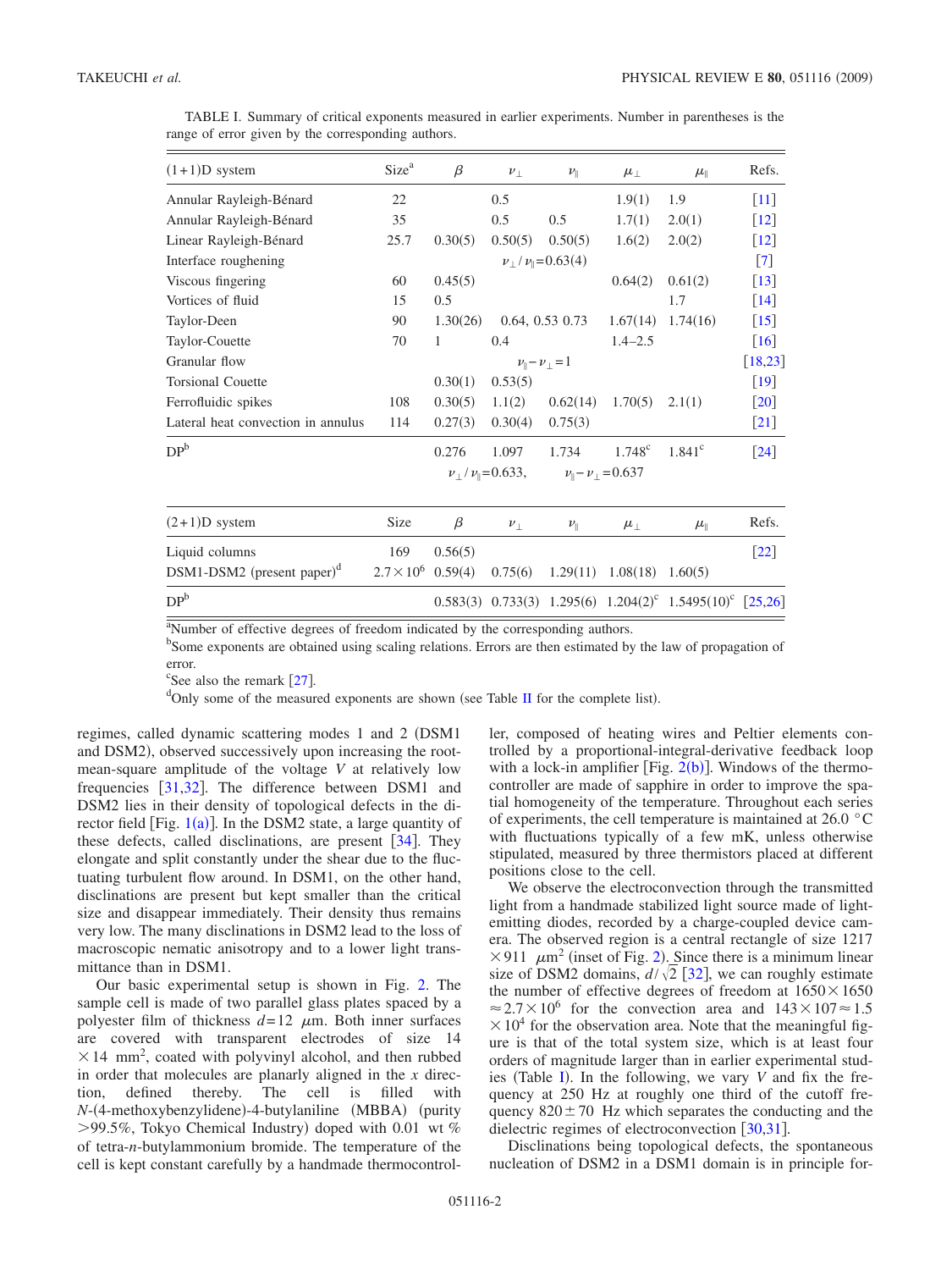<span id="page-2-1"></span>

FIG. 1. (Color online) Spatiotemporal intermittency between DSM1 and DSM2. (a) Sketch of a DSM2 domain with many entangled disclinations, i.e., loops of singularities in orientations of liquid crystal. Blue dashed curves in the closeup indicate contour lines of equal alignment. (b) Snapshot taken at 35.153 V. Active (DSM2) patches appear darker than the absorbing DSM1 background. See also movie S1 in Ref. [[33](#page-11-16)]. (c) Binarized image of (b). See also movie S2 in Ref. [33]. (d) Sketch of the dynamics: DSM2 domains (gray) stochastically contaminate [c] neighboring DSM1 regions (white) and/or relax [r] into the DSM1 state but do not nucleate spontaneously within DSM1 regions (DSM1 is absorbing). (e) Spatiotemporal binarized diagrams showing DSM2 regions for three voltages near the critical point. The diagrams are shown in the range of  $1206 \times 899$   $\mu$ m<sup>2</sup> (the whole observation area) in space and 6.6 s in time.

bidden. It is indeed an essentially unobservable rare event except along the edges of the electrode and for very high voltages far from the range investigated in the present paper. Therefore, the fully DSM1 state serves as an absorbing state. On the other hand, DSM2 domains introduced externally or present initially in the system can remain sustained in the bulk for large enough voltages but eventually disappear for voltages lower than a certain threshold  $V_c$ . Closely above  $V_c$ , a regime of STI is observed, with DSM2 patches moving around on a DSM[1](#page-2-1) background [Fig.  $1(b)$  and movie S1 in Ref. [[33](#page-11-16)]. The basic dynamics of the observed STI is illustrated in Fig.  $1(d)$  $1(d)$ : active DSM2 patches evolve in space time essentially by contamination of neighboring inactive (absorbing) DSM1 regions and by relaxation into the DSM1 state. This suggests an absorbing phase transition induced by change in rates of both elementary processes  $[6]$  $[6]$  $[6]$ , which are functions of the applied voltage here. The order parameter  $\rho$ is then simply the ratio of the surface occupied by active DSM2 regions to the whole area.

<span id="page-2-2"></span>Prior to any analysis, we must distinguish DSM2 domains from DSM1. This binary reduction can be easily performed by our eyes, so we automated it, based on the facts that DSM2 domains have lower transmittance, longer time correlations, and a minimum area of  $d^2/2$  [[32](#page-11-5)] (see Appendix for details). A typical result is shown in Fig.  $1(c)$  $1(c)$  and in movie S2 in Ref. [[33](#page-11-16)]. Figure  $1(e)$  $1(e)$  displays spatiotemporal diagrams obtained this way, showing how DSM2 patches evolve in the steady state. This supports the qualitative dynamics illustrated in Fig.  $1(d)$  $1(d)$  and indeed looks like the directed percolation of, say, water in a porous medium under gravitational field.

#### **III. STEADY-STATE EXPERIMENT**

<span id="page-2-0"></span>We first observe STI in the steady state under constant voltage *V* in the range of 34.858  $V \le V \le 39.998$  V. The voltage for the onset of steady roll convection Williams domain) is  $V^* = 8.95$  V. Spatiotemporal distributions of DSM2 patches are recorded over the period  $1000 \text{ s} < T < 8000 \text{ s}$ , which is longer than  $10<sup>3</sup>$  correlation times defined from the fluctuations of the order parameter  $\rho(t)$ .



FIG. 2. (Color online) Schematic diagram of the experimental setup in its entirety (a) and for the thermocontroller (b). LED: lightemitting diode, CCD: charge-coupled device camera, PC: computer, PID: proportional-integral derivative. See text for details.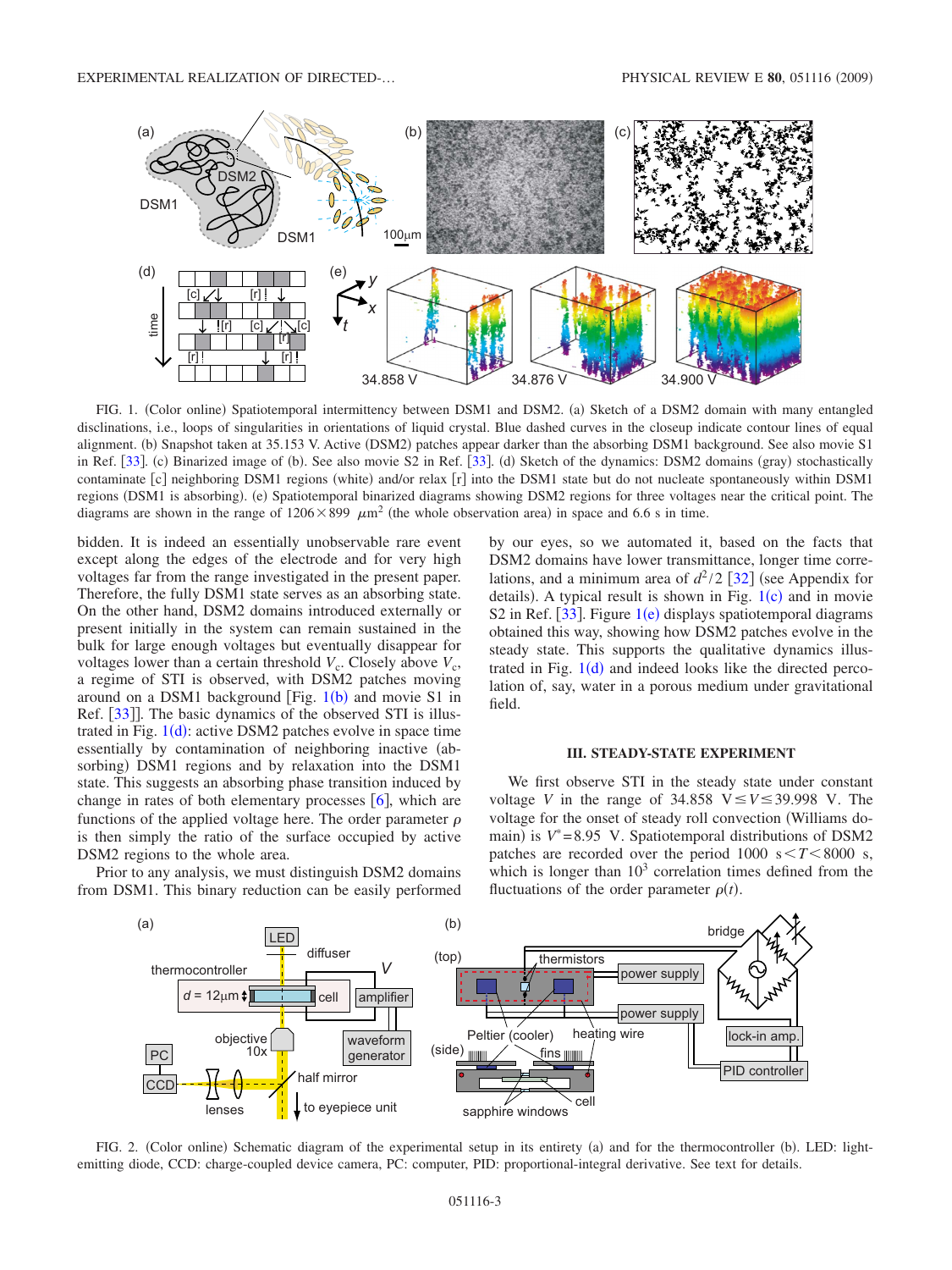<span id="page-3-0"></span>

FIG. 3. (Color online) The average DSM2 fraction  $\bar{\rho}$  as a function of *V* in the steady state. Inset: same data in logarithmic scales. Error bars indicate the standard deviation of fluctuations in  $\rho(t)$  and *V*. Blue dashed lines are fitting curves, obtained by regression of all the data points except for the four highest voltages.

Figure [3](#page-3-0) shows the time-averaged order parameter  $\bar{\rho}$ , i.e., the average fraction of DSM2. It shows that the transition is continuous and that  $\bar{\rho}$  scales algebraically near the critical point. Fitting those data in the algebraic regime (all the points except for the four highest voltages in Fig. [3](#page-3-0)) with the usual scaling form [[35](#page-11-17)]

$$
\overline{\rho} \sim (V^2 - V_c^2)^{\beta},\tag{1}
$$

the critical voltage  $V_c$  and the critical exponent  $\beta$  are found to be

$$
V_c = 34.856(4) \text{ V}, \quad \beta = 0.59(4), \tag{2}
$$

<span id="page-3-3"></span>where the numbers in parentheses indicate the range of errors in the last digits [[36](#page-11-18)]. Our estimate  $\beta = 0.59(4)$  is in good agreement with the value for  $(2+1)$ -dimensional DP,  $\beta^{\text{DP}}$  $= 0.583(3)$  [[25](#page-11-13)[,26](#page-11-14)].

We then measure the distributions of the sizes *l* and durations  $\tau$  of inactive (DSM1) regions or intervals between two neighboring active (DSM2) patches. Histograms are made separately for each spatial direction,  $l_x$  and  $l_y$ , to take account of the anisotropy of DSM1  $\left[37,38\right]$  $\left[37,38\right]$  $\left[37,38\right]$  $\left[37,38\right]$ . Care is also taken to compensate missing intervals due to the finite observation window: since an interval of size *l* may not be captured within a frame of size *L*, i.e., either edge of the interval may not be in the frame, with probability *l*/*L*, the unbiased distributions  $N_1(l)$  are estimated from the observed ones by  $N_1(l) = N_{\text{obs}}(l)/(1 - l/L)$  [[39](#page-11-21)].

The results are shown in Fig. [4.](#page-3-1) We find that the DSM1 distributions decay algebraically within the observed length and time scale for voltages very close to criticality, while for higher voltages they start to decay exponentially from certain characteristic length or time scales, as expected for continu-ous absorbing phase transitions [[2](#page-10-1)]. The observed power-law decays are fitted as  $N_1(l) \sim l^{-\mu_{\perp}}$  and  $N_1(\tau) \sim \tau^{-\mu_{\parallel}}$  with

$$
\mu_x = 1.08(18), \quad \mu_y = 1.19(12), \quad \mu_{\parallel} = 1.60(5), \quad (3)
$$

<span id="page-3-2"></span>where  $\mu_x$  and  $\mu_y$  indicate the exponent  $\mu_{\perp}$  measured in the *x* and *y* directions, respectively. These exponents are directly

<span id="page-3-1"></span>

FIG. 4. (Color online) Histograms of (inactive) DSM1 lengths  $l_x, l_y$  and duration  $\tau$  in the steady state in double-logarithmic scales (a)–(c) and in semilogarithmic scales  $(d)$ –(f). The applied voltages are in ascending order from bottom right to top left  $(a)$ –(c) and from top right to bottom left (d)-(f), respectively. Dashed lines show the estimated algebraic decay at criticality.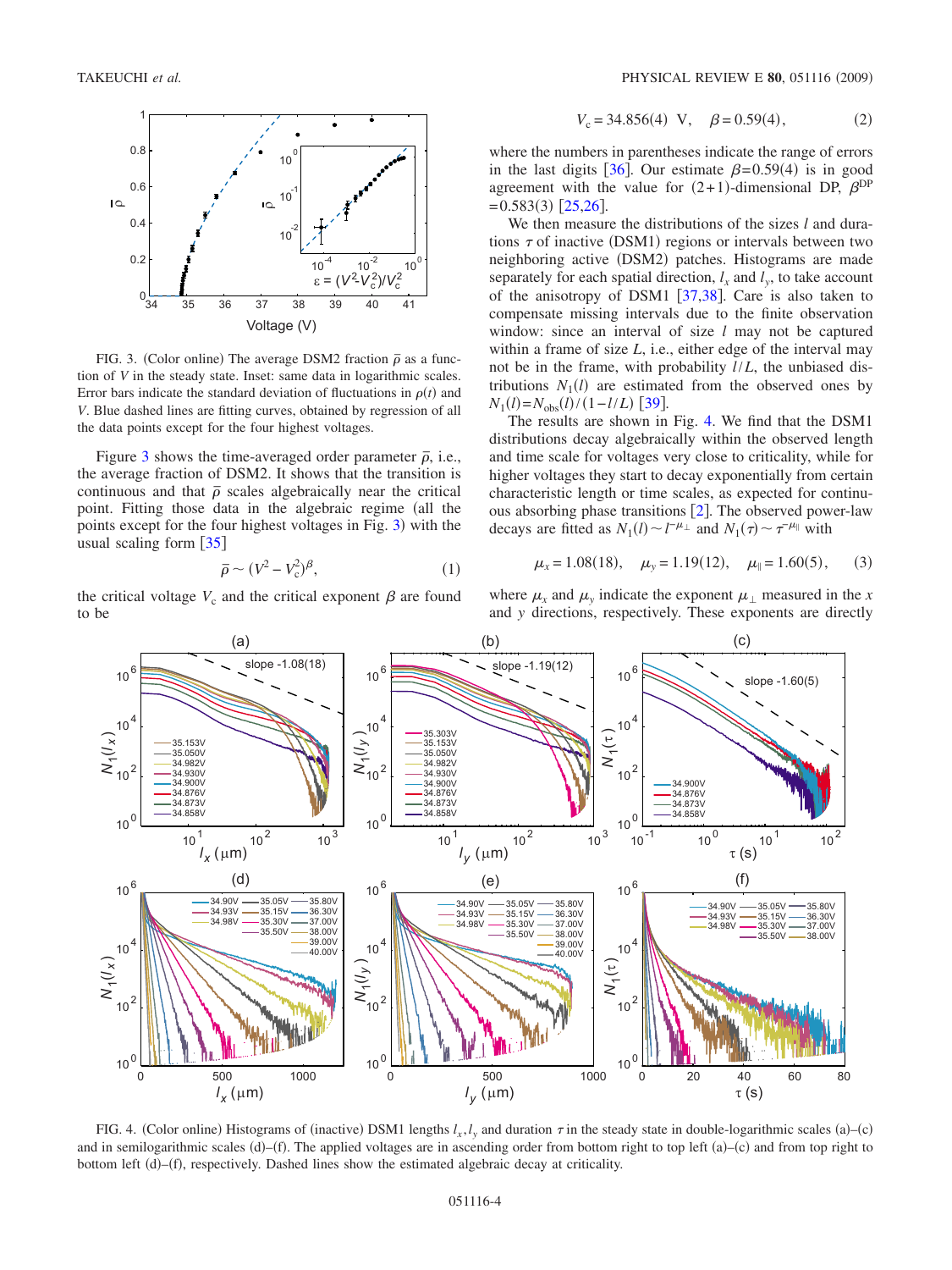<span id="page-4-1"></span>

FIG. 5. (Color online) Correlation length  $\xi_x$ ,  $\xi_y$  and correlation time  $\xi_{\parallel}$  in the steady state as functions of the deviation from criticality  $\varepsilon = (V^2 - V_c^2)/V_c^2$ . Dashed lines are guides for the eyes.

connected to the fractal dimensions  $d_f$  of the DSM2 clusters measured in the corresponding direction as  $\mu = d_f + 1$ . The critical exponents  $\mu_{\perp}$  and  $\mu_{\parallel}$  for DP can be estimated using scaling relations with the order parameter exponent  $\beta$  and the correlation length and time exponents  $\nu_{\perp}$  and  $\nu_{\parallel}$ , namely [[2](#page-10-1)],

$$
\mu_{\perp} = 2 - \beta / \nu_{\perp}, \quad \mu_{\parallel} = 2 - \beta / \nu_{\parallel}. \tag{4}
$$

<span id="page-4-0"></span>They give  $\mu_{\perp}^{\text{DP}} = 1.204(2)$  and  $\mu_{\parallel}^{\text{DP}} = 1.5495(10)$  for  $(2+1)$  dimensions  $\overline{[26]}$  $\overline{[26]}$  $\overline{[26]}$ . Although the existence of slight discrepancies of order  $10^{-2}$  in Eq. ([4](#page-4-0)) is suggested from numerical studies  $[40,41]$  $[40,41]$  $[40,41]$  $[40,41]$ , our estimates in Eq.  $(3)$  $(3)$  $(3)$  agree with values expected for the DP class at any rate.

Moreover, the DSM1 distributions allow estimating correlation length and time scales,  $\xi_{\perp}$  and  $\xi_{\parallel}$ , respectively, from their exponential tails shown in Figs.  $4(d) - 4(f)$  $4(d) - 4(f)$ . Fitting distributions with an empirical form  $[11,20]$  $[11,20]$  $[11,20]$  $[11,20]$ 

$$
N_1(l), N_1(\tau) \sim (Al^{-\mu} + B)e^{-l/\xi}, \tag{5}
$$

with powers  $\mu_{\perp}$  and  $\mu_{\parallel}$  fixed at the estimates in Eq. ([3](#page-3-2)), we obtain the results shown in Fig. [5.](#page-4-1) Both  $\xi_{\perp}$  and  $\xi_{\parallel}$  show algebraic divergence,

$$
\xi_{\perp} \sim (V^2 - V_c^2)^{-\nu_{\perp}}, \quad \xi_{\parallel} \sim (V^2 - V_c^2)^{-\nu_{\parallel}},
$$
 (6)

<span id="page-4-2"></span>near criticality as expected, except for the first two points in Fig.  $5(c)$  $5(c)$ , which deviate from the power law presumably due to finite length of movies  $(120 s)$  used to count the distribu-

tions. Fitting Eq.  $(6)$  $(6)$  $(6)$  to the data in scaling regions (the first five points for  $\xi_x, \xi_y$  and all the points except the first two for  $\xi_{\parallel}$ ), we obtain

$$
\nu_x = 0.75(6), \quad \nu_y = 0.78(9), \quad \nu_{\parallel} = 1.29(11). \tag{7}
$$

<span id="page-4-4"></span>They are in good agreement with the DP values  $v_{\perp}^{\text{DP}}$  $= 0.733(3)$  and  $\nu_{\parallel}^{DP} = 1.295(6)$  [[25,](#page-11-13)[26](#page-11-14)]. In addition, the facts that no significant anisotropy is found between  $\xi$  and  $\xi$  and that they can be even shorter than the cell depth  $d=12$   $\mu$ m [Figs.  $5(a)$  $5(a)$  and  $5(b)$ ] suggest that distributions of DSM2 patches are practically not influenced by the anisotropy of DSM1 [[37,](#page-11-19)[38](#page-11-20)] and by the existence of coherent roll structure of width roughly  $d$  behind DSM1  $\lceil 38 \rceil$  $\lceil 38 \rceil$  $\lceil 38 \rceil$ .

On the other hand, distributions of sizes of active (DSM2) patches do not show any long-range correlations even close to criticality [Figs.  $6(a)$  $6(a)$  and  $6(b)$ ]. It implies that the local recession of DSM2 into DSM[1](#page-2-1) sketched in Fig.  $1(d)$  is indeed always present. The effective relaxation rate can be directly estimated just as an inverse of the characteristic time  $\tau_0$  from the exponential tail of the temporal DSM2 distribution, shown in Fig.  $6(c)$  $6(c)$ . The characteristic time  $\tau_0$  increases linearly with *V* except for high voltages, where it is not simply determined from the dynamics of individual patches be-cause of the saturation of the DSM2 fraction (Fig. [3](#page-3-0)). In particular, it exhibits no sign of criticality. All these observations are consistent with, e.g., the dynamics of the so-called

<span id="page-4-3"></span>

FIG. 6. (Color online) Distributions of (active) DSM2 domain sizes in the steady state. (a) and (b) Histograms of DSM2 lengths  $l_x$  in the x direction (a) and of DSM2 duration  $\tau$  (b). The applied voltages are in ascending order from bottom left to top right. (c) Characteristic length and time scales  $l_{x0}$ ,  $l_{y0}$ ,  $\tau_0$ , defined from the exponential decay in the histograms. The range of errors is smaller than the symbol size. Dashed line indicates the critical voltage  $V_c$ . (Inset) Ratios of  $l_{x0}$  and  $l_{y0}$  to  $\tau_0$  (same symbols as in the main panel).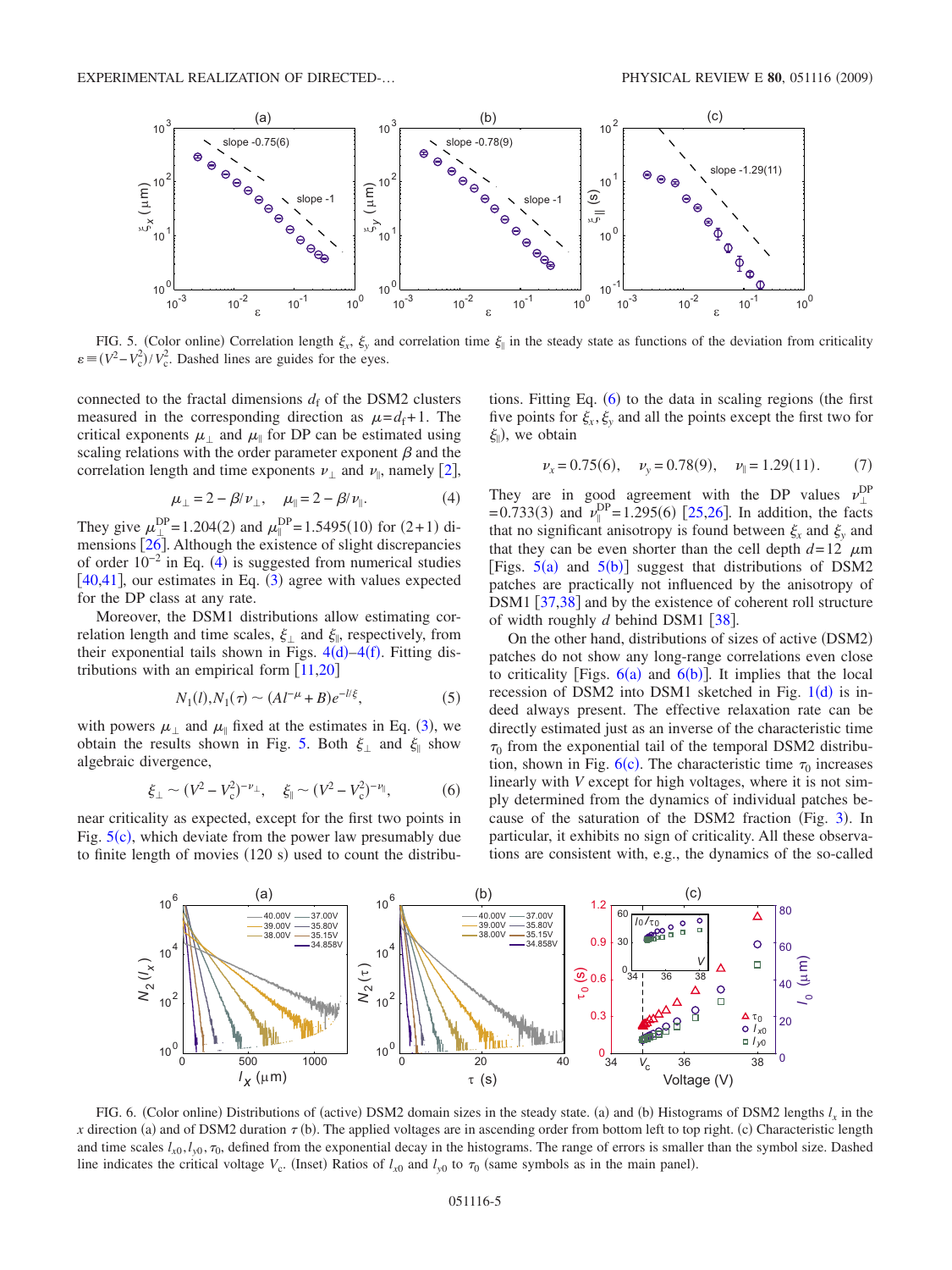contact process  $[42]$  $[42]$  $[42]$  [depicted in Fig. [1](#page-2-1)(d)], a prototypical model showing a DP-class transition  $[1,2]$  $[1,2]$  $[1,2]$  $[1,2]$ , indicating that such process indeed governs the coarse-grained dynamics of our STI regime in liquid crystal turbulence.

Similarly, the spatial distributions of DSM2 sizes yield characteristic length scales  $l_{x0}$  and  $l_{y0}$  [Fig. [6](#page-4-3)(c)]. Although they appear to be also dominated by the relaxation process, as suggested from an effectively constant ratio  $l_0 / \tau_0$  [inset of Fig.  $6(c)$  $6(c)$ ], they clearly show anisotropy [Fig.  $6(c)$ ], as opposed to the correlation lengths  $\xi_x$  and  $\xi_y$  estimated from DSM1-size distributions [Figs.  $5(a)$  $5(a)$  and  $5(b)$ ]. This implies that the contamination process of DSM2 is indeed driven by the anisotropic fluctuating shear flow of surrounding DSM1. The larger effective contamination rate in *x* is in line with the fact that the turbulent structure of DSM1 remains mainly in the *x*-*z* plane  $\lceil 37 \rceil$  $\lceil 37 \rceil$  $\lceil 37 \rceil$  but at odds with the global elliptic shape of growing DSM2 nuclei, longer in *y*, observed for higher voltages  $\lceil 32,43 \rceil$  $\lceil 32,43 \rceil$  $\lceil 32,43 \rceil$  $\lceil 32,43 \rceil$ . Both would be explained if we assume that turbulent flow behind is faster and more correlated in the *y* direction, but further studies are necessary on this point.

### **IV. CRITICAL-QUENCH EXPERIMENT**

<span id="page-5-0"></span>A typical experiment performed usually on numerical models showing absorbing phase transitions is the critical decay of active patches from fully active initial conditions  $[1,2]$  $[1,2]$  $[1,2]$  $[1,2]$ . In such critical-quench experiments, correlation length, and time grow in time, and, as long as they remain much smaller than the system size, scaling estimates are free from finite-size effects.

Experiments are performed as follows: we first apply 60  $V(\gg V_c)$  to the cell and wait until it is entirely invaded by DSM2 domains. We then suddenly decrease the applied voltage to a value in the range of 34.86  $V \le V \le 35.16$  V, i.e., near  $V_c$ , and observe the time decay of activity for 900 s. We repeat this ten times for each *V* and average the results over this ensemble.

We first measure the decay of the order parameter  $\rho(t)$ after the quench [Fig.  $7(a)$  $7(a)$ ]. As expected,  $\rho(t)$  decays exponentially with a certain characteristic time for lower voltages, converges to a finite value for higher voltages, and in between at *V*=35.04 V, it decays algebraically over the whole observation time. A simple scaling ansatz implies the following functional form for  $\rho(t)$  in this case:

$$
\rho(t) \sim t^{-\alpha} F_{\rho}(\varepsilon t^{1/\nu_{\parallel}}), \quad \alpha = \beta/\nu_{\parallel}, \tag{8}
$$

<span id="page-5-2"></span>where  $\varepsilon = (V^2 - V_c^2)/V_c^2$  is the deviation from criticality and  $F_{\rho}(x)$  is a universal scaling function. From the slopes of the algebraic regimes for the three *V* values closest to the threshold, we estimate

$$
V_c = 35.04(1) \text{ V}, \quad \alpha = 0.48(5). \tag{9}
$$

<span id="page-5-3"></span>Note that  $V_c$  measured here is slightly higher than in the steady-state experiments. In fact, the roll convection onset  $V^* = 8.96$  V was also higher. We believe this is because of possible slight shift in the controlled temperature and also of the aging of our sample, a well known property of MBBA, during the days which separated the two sets of experiments. On the other hand, no measurable shift of  $V_c$  was detected

<span id="page-5-1"></span>

FIG. 7. (Color online) Decay of the order parameter  $\rho(t)$  on  $critical$  quenching.  $(a)$  $\rho(t)$  versus *t* for *V*  $=34.86, 34.88, \ldots, 35.16$  V from bottom left to top right. The curve for  $V=35.04$  V (showing the longest power-law regime) is indicated by a thick line. (b) Same data with rescaled axes  $t | \varepsilon |^{v_{\parallel}}$  and  $\rho(t)t^{\alpha}$ , showing data collapsing. For  $V_c$ ,  $\alpha$ , and  $\nu_{\parallel}$ , we use values measured in the experiment [Eqs.  $(7)$  $(7)$  $(7)$  and  $(9)$  $(9)$  $(9)$ ], but a collapse of similar quality is obtained also with DP-class exponent values. The dashed curve indicates the DP universal scaling function  $F_{\rho}^{\text{DP}}(x)$ obtained numerically from the contact process.

during a given set of experiments. We also confirmed that  $V_c$ here is consistent with a threshold roughly estimated from steady state just before the critical-quench experiments. Our estimate of the critical exponent  $\alpha$  is again in good agreement with the DP value  $\alpha^{\text{DP}}=0.4505(10)$  [[26](#page-11-14)].

Furthermore, the scaling form of Eq.  $(8)$  $(8)$  $(8)$  implies that the time series  $\rho(t)$  for different voltages collapse on a single curve  $F_{\rho}(x)$  when  $\rho(t)t^{\alpha}$  is plotted as a function of  $t|\varepsilon|^{\nu_{\parallel}}$ . Our data do collapse reasonably well [Fig.  $7(b)$  $7(b)$ ], where the upper and lower branches correspond to  $V > V_c$  and  $V < V_c$ , respectively. It is compared and found in good agreement with the universal scaling function  $F_{\rho}(x)$  of the DP class [dashed curve in Fig.  $7(b)$  $7(b)$ ], calculated numerically from the  $(2+1)$ -dimensional contact process. It shows that the decay of DSM2 patches is governed by this DP universal function except for the very early stage where it is influenced by microscopic features of the liquid crystal as expected.

We also measure the autocorrelation function  $C(t, t_0)$  defined as

$$
C(t,t_0) = \langle \rho(\mathbf{r},t)\rho(\mathbf{r},t_0) \rangle - \langle \rho(\mathbf{r},t_0) \rangle \langle \rho(\mathbf{r},t) \rangle, \qquad (10)
$$

where  $\langle \cdots \rangle$  denotes average in space and over ensembles. During the critical decaying process,  $C(t, t_0)$  is not a function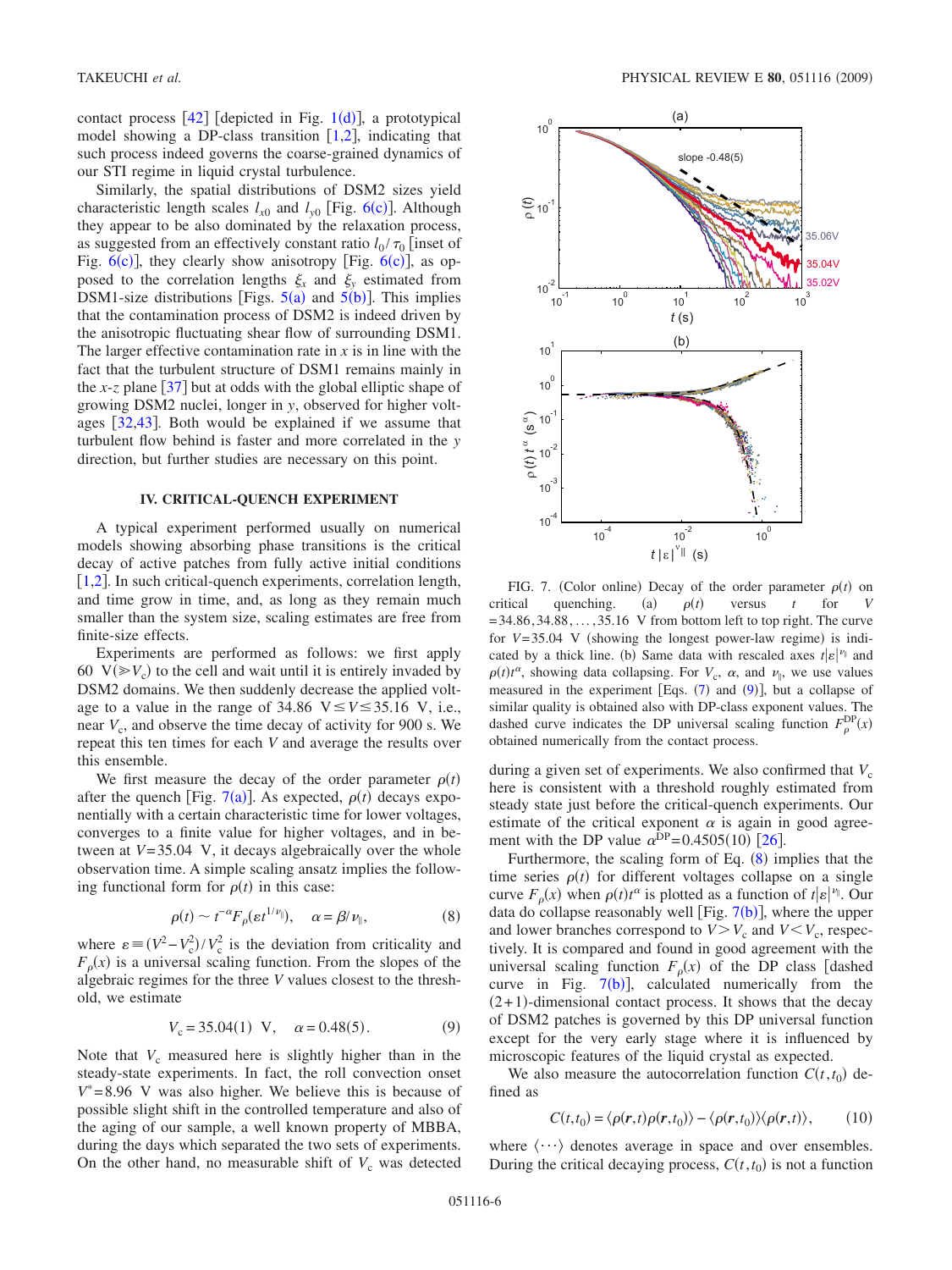<span id="page-6-1"></span>

FIG. 8. (Color online) Autocorrelation function  $C(t, t_0)$  at *V*  $=V_c$  measured in the critical-quench experiments. Raw data in the inset are collapsed with rescaled axes  $t/t_0$  and  $C(t, t_0)t_0^b$ . Dashed line shows the estimated asymptotic algebraic decay.

of *t*−*t*<sub>0</sub> (inset of Fig. [8](#page-6-1)) but scaled rather by  $t/t_0$ , a feature sometimes referred to as "aging" in the literature  $[44]$  $[44]$  $[44]$ . Our data can be collapsed (Fig.  $8$ ) using the expected scaling form

$$
C(t,t_0) \sim t_0^{-b} F_C(t/t_0), \quad F_C(x) \sim x^{-\lambda_C/z}(x \to \infty), \quad (11)
$$

<span id="page-6-5"></span><span id="page-6-3"></span>with

$$
b = 0.9(1), \quad \lambda_C / z = 2.5(3). \tag{12}
$$

Both are in agreement with DP values  $b^{DP} = 0.901(2)$  and  $\lambda_C^{DP}$ / $z^{DP}$ =2.583(14), estimated from the scaling relations  $\lceil 45 \rceil$  $\lceil 45 \rceil$  $\lceil 45 \rceil$ 

$$
b = 2\beta/\nu_{\parallel}, \quad \lambda_C/z = 1 + (\beta + d_s \nu_{\perp})/\nu_{\parallel}, \tag{13}
$$

where  $d<sub>s</sub>=2$  is the spatial dimension.

The dynamic aspect of critical behavior can also be characterized using first-passage quantities  $[46]$  $[46]$  $[46]$ . One of these is the local persistence probability  $P_1(t)$ , defined as the probability that the local state at a given point in space has not changed until time *t*, which typically shows a power-law decay  $P_1(t) \sim t^{-\theta_1}$ . The nontrivial local persistence exponent  $\theta_1$  is known to be in general independent of usual critical exponents such as  $\beta$ ,  $\nu_{\parallel}$ ,  $\nu_{\parallel}$  and far less is known about its universality mainly due to the fact that persistence is a quantity involving an infinite-point correlation function.

In the context of DP, local persistence is measured from the probability that initially inactive "sites" do not become active up to time *t*. (The persistence of activity is always dominated by the local relaxation into the inactive state and shows only exponential decay similar to Fig. [6.](#page-4-3)) Initial conditions are typically set to be random in numerical studies [[47–](#page-11-29)[50](#page-11-30)], which is, however, impossible in this experiment at present. We therefore consider, as "initial condition" for the local persistence configurations chosen at some moment  $t_0$ during the critical quench and measure the persistence probability  $P_1(t-t_0)$ .

Since the scaling regime for the order parameter decay observed in Fig. [7](#page-5-1) starts only after times of typically 1–2 s, we further limit ourselves to  $t_0$  values larger than this micro-

<span id="page-6-2"></span>

FIG. 9. (Color online) Local persistence probability  $P_1(t)$  in the critical-quench experiments. The initial time is  $t_0$ =2.14 s for the main panel and  $t_0$ =0.81 s for the inset. The applied voltages are in ascending order from top to bottom. Dashed lines are guides for the eyes with the same slope.

scopic nonuniversal time. Typical results are shown for  $t_0$  $=$  2.14 s in Fig. [9.](#page-6-2) The local persistence probability  $P_1(t)$  is found to converge to a finite constant for  $V < V_c$  and to decay exponentially for  $V > V_c$ , as expected from numerical studies of absorbing phase transitions  $[47-51]$  $[47-51]$  $[47-51]$ . At criticality,  $P_1(t)$ decays algebraically (again beyond some time of the order of  $t_0$ ) with

$$
\theta_1 = 1.55(7). \tag{14}
$$

<span id="page-6-4"></span>The value of  $\theta_1$  for  $(2+1)$ -dimensional DP is still a matter of debate, with different estimates in past numerical studies:  $\theta_1^{\text{DP}}$ =1.50(1) [[48](#page-11-32)],  $\theta_1^{\text{DP}}$   $\gtrsim$  1.6 [[50](#page-11-30)], and very recently  $\theta_1^{\text{DP}}$  $=1.611(7)$ , found with an improved algorithm [[51](#page-11-31)]. Our value, which is rather robust with respect to changing the initial conditions and the initial time  $(Fig. 9)$  $(Fig. 9)$  $(Fig. 9)$ , is in agreement with all numerical estimates to our accuracy.

### **V. CRITICAL-SPREADING EXPERIMENT**

<span id="page-6-0"></span>In order to complete the characterization of the dynamic critical behavior of the DSM1-DSM2 transition, we performed critical-spreading experiments, which start from a single seed of active DSM2 region. This allows us to measure other critical exponents, such as the one governing the scaling of the probability  $P_s(\infty)$  that a cluster starting from a single active seed survives forever:  $P_s(\infty) \sim \varepsilon^{\beta'}$ , known to serve as another order parameter characterizing absorbing phase transitions  $[1,2]$  $[1,2]$  $[1,2]$  $[1,2]$ .

The two exponents  $\beta$  and  $\beta'$  are known to be equal to each other for the DP class, thanks to an extra symmetry linked to time-reversal, the so-called rapidity symmetry [[1,](#page-10-0)[2](#page-10-1)]. This symmetry also implies that  $\alpha = \delta$ , where  $\delta$  is defined from the time decay of the survival probability at threshold,  $P_s(t) \sim t^{-\delta}$ .

We stress, however, that the rapidity symmetry and the resulting scaling relations do not hold generically in absorbing phase transitions. Although a value of  $\beta'$  consistent with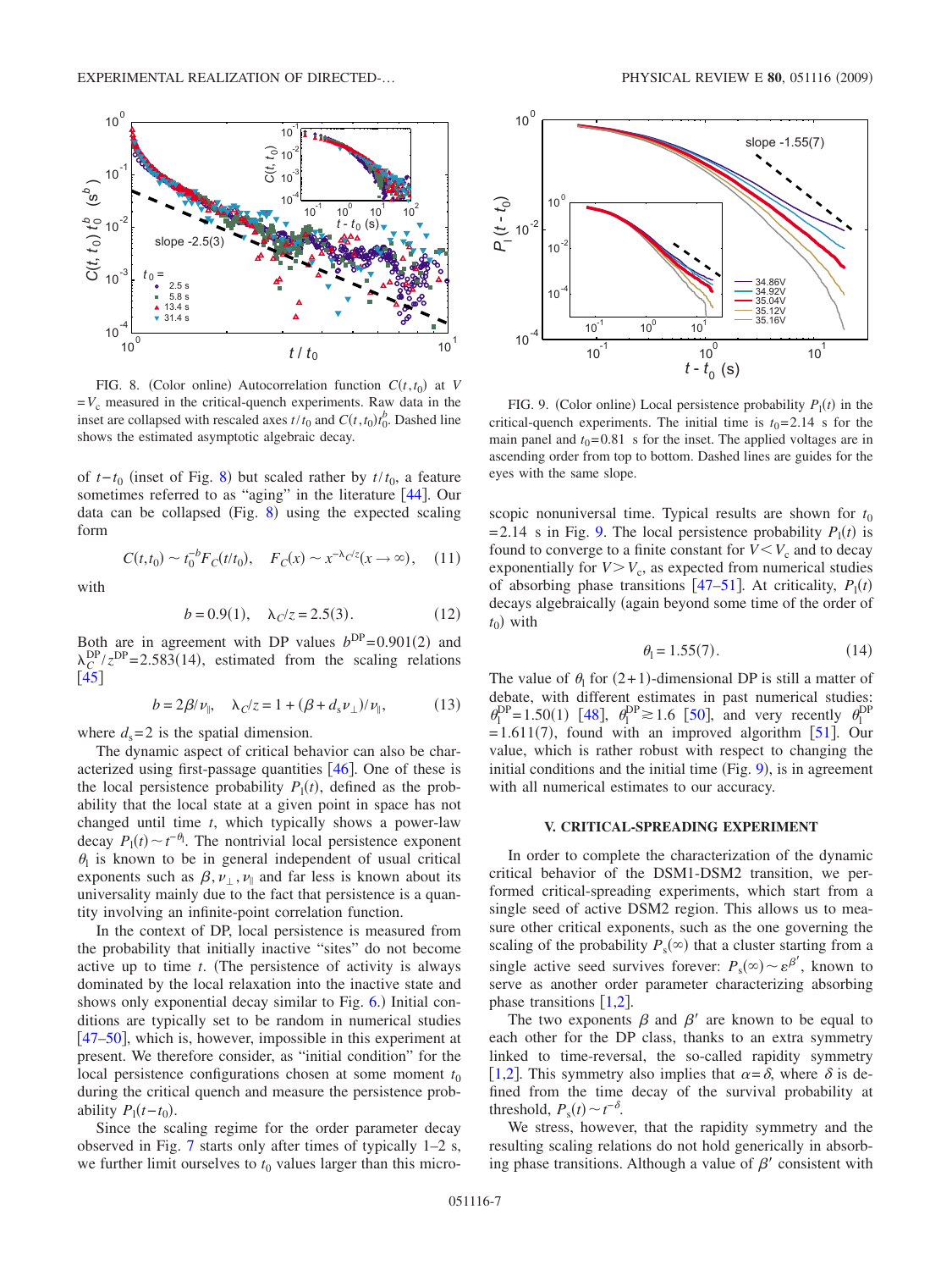<span id="page-7-0"></span>

FIG. 10. (Color online) Schematic diagram of the experimental setup for the critical-spreading experiment. UV: ultraviolet; ND: neutral density. See text for details.

DP was suggested from the critical scaling of hysteresis loops in the DSM1-DSM2 transition  $[52]$  $[52]$  $[52]$ , it remains important to assess all spreading exponents as accurately and independently as possible in order to complete our characterization of DP-class critical behavior and check directly the rapidity symmetry.

#### **A. Technique for nucleating DSM2**

In contrast to numerical simulations, it is not easy, in experiments, to prepare an initial, single, localized seed of DSM2 in an otherwise homogeneous DSM1 system. We developed an experimental technique for nucleating a DSM2 patch artificially using a pulse laser.

The experimental setup for the critical-spreading experiments is schematically shown in Fig. [10.](#page-7-0) We emit 4–6 ns pulses of Nd:YAG laser (MiniLase II 20 Hz, New Wave Research), focused by an objective lens (times ten, numerical aperture of 0.30, UPlanFLN, Olympus), into the cell. Using its third harmonic at 355 nm, around which MBBA has a broad absorption band  $\left[53,54\right]$  $\left[53,54\right]$  $\left[53,54\right]$  $\left[53,54\right]$ , and reducing its energy to roughly 0.3 nJ $\approx$ 2 $\times$ 10<sup>9</sup> eV at the cell, we can indeed nucleate DSM2 from the absorbing DSM1 state (inset of Fig. [11](#page-7-1)) without any observable damage to the sample. Figure 11 shows the probability of the DSM2 nucleation induced by emitting five successive laser pulses at 20 Hz. The nucleation probability increases with voltage and is significantly higher for laser polarized along the mean director field. This confirms that nucleation is indeed brought about by the laser absorption of MBBA since its absorbance is higher along the long axis of the molecule  $[53,54]$  $[53,54]$  $[53,54]$  $[53,54]$ . Moreover, the electronic structure of MBBA reveals that the ultraviolet absorption band stems from the C-N and C-C bonds between the aniline and benzyliden rings and is strongly coupled with twist angles there  $\lceil 54 \rceil$  $\lceil 54 \rceil$  $\lceil 54 \rceil$ . We therefore speculate that absorption of ultraviolet laser pulses might lead to a sudden conformation change in the molecular structure, creating a topological defect and thus triggering a DSM2 nucleation.

<span id="page-7-1"></span>

FIG. 11. (Color online) Probability of DSM2 nucleation induced by five successive pulses of laser. Laser is linearly polarized along or perpendicularly to the mean direction  $n$  of the molecules (squares and circles, respectively). Error bars denote the 95% confidence intervals assuming the binomial distribution. (Inset) Typical spatiotemporal diagram of nucleated DSM2 cluster for *V*=36.65 V  $>V_c$ . Scales are 500 $\times$ 500  $\mu$ m<sup>2</sup> in space and 30 s in time.

## **B. Results**

We perform the critical-spreading experiments with the technique above. For each measurement we emit ten successive pulses polarized along the molecules (in the  $x$  direction), with which DSM2 is always nucleated for voltages of interest. In order to make reliable statistics for the survival probability, it is necessary to repeat experiments at least hundreds of times for each voltage. This led us to improve further the temperature control of the cell, both in short and long time scales. This is achieved by placing the thermocontroller in a thermally insulated chamber (Fig. [10](#page-7-0)), made of plastic foam stage, wall, and ceiling, whose temperature inside is kept constant by circulating constant-temperature water. The cell temperature is finally stabilized at 25.0 °C with fluctuations at most 2 mK over 2 weeks. This allows us to repeat the experiment 563–567 times for each voltage in the range of 36.25  $V \le V \le 36.65$  V. The roll convection onset and the critical voltage roughly measured in steady state were *V*- =8.55 V and  $V_c \approx 36.5$  V, respectively.

We measure not only the survival probability  $P_s(t)$  but also the volume  $V(t)$  and the mean square radius  $R^2(t)$  of DSM2 clusters, averaged over all the repetitions, even if the cluster dies before time *t*. The following relations are then expected from the scaling ansatz  $[1,2]$  $[1,2]$  $[1,2]$  $[1,2]$ :

$$
P_{\rm s}(t) \sim t^{-\delta} F_{\rm s}(\varepsilon t^{1/\nu_{\parallel}}), \quad \delta = \beta'/\nu_{\parallel}, \tag{15}
$$

<span id="page-7-2"></span>
$$
V(t) \sim t^{\theta} F_{\mathbf{v}}(\varepsilon t^{1/\nu_{\parallel}}), \quad \theta = (d_s \nu_{\perp} - \beta - \beta')/\nu_{\parallel}, \qquad (16)
$$

$$
R^2(t) \sim t^{\zeta} F_{\rm r}(\varepsilon t^{1/\nu_{\parallel}}), \quad \zeta = 2/z = 2\nu_{\perp}/\nu_{\parallel},
$$
 (17)

<span id="page-7-3"></span>where  $F_s(x)$ ,  $F_v(x)$ ,  $F_r(x)$  are universal scaling functions.

The experimental results are shown in Fig. [12.](#page-8-1) Except for  $R^2(t)$  where all the data are almost overlapping, which is also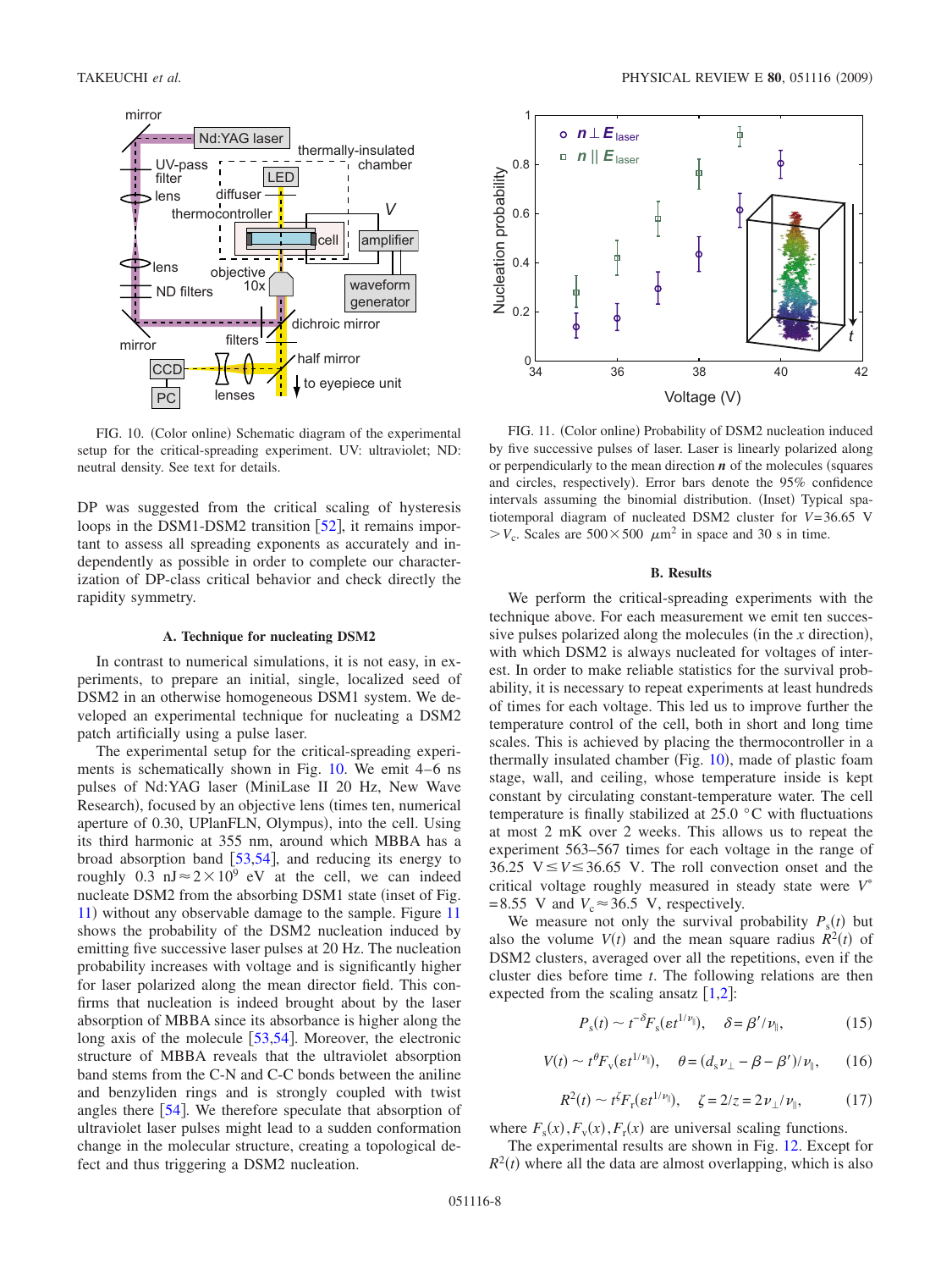<span id="page-8-1"></span>

FIG. 12. (Color online) Results of the critical-spreading experiments. (a)–(c) Survival probability  $P_s(t)$ , volume  $V(t)$ , and mean square radius  $R^2(t)$  of clusters started from a single DSM2 nucleus, for  $V=36.25,36.29,...,36.65$  V from bottom to top. The data for  $R^2(t)$  are mostly overlapping. The curves for  $V=36.45$  V =  $V_c$  are drawn with thick lines. [Inset of (a)] The ratio of the survival probability  $P_s(t)$  from the critical-spreading experiments to the DSM2 fraction  $\rho(t)$  from the critical-quench experiments both at criticality. The dashed line is a guide for the eyes, indicating roughly the asymptotic ratio of  $P_s(t)/\rho(t)$ . (d)–(f) Same data with axes scaled after the expected scalings [Eqs.  $(15)$  $(15)$  $(15)$ – $(17)$  $(17)$  $(17)$ ]. We use values of  $V_c$  and critical exponents measured in the experiments. The dashed curves indicate the DP universal scaling functions  $F_s^{\text{DP}}(x)$ ,  $F_v^{\text{DP}}(x)$ ,  $F_r^{\text{DP}}(x)$  obtained numerically from the contact process.

typically the case in simulations of DP-class models, the data show opposite curvatures below and above a certain voltage. Seeking for the curve with the longest algebraic regime in  $V(t)$ , which is statistically most reliable, we locate the critical voltage  $V_c$  at

$$
V_c = 36.45(2) \text{ V.} \tag{18}
$$

We then measure the three critical exponents  $\delta$ ,  $\theta$ ,  $\zeta$  from the algebraic regime for three voltages around  $V_c$ , yielding

$$
\delta = 0.46(5)
$$
,  $\theta = 0.22(5)$ ,  $\zeta = 1.15(9)$ . (19)

<span id="page-8-2"></span>All of them are in good agreement with the DP exponents,  $\delta^{\text{DP}}$ =0.4505(10),  $\theta^{\text{DP}}$ =0.2295(10), and  $\zeta^{\text{DP}}$ =1.1325(10) [ $26$ ]. This confirms the scaling relations expressing the rapidity symmetry. It is further confirmed by plotting the ratio of the survival probability  $P_s(t)$  to the DSM2 fraction  $\rho(t)$  in the critical-quench experiments [inset of Fig.  $12(a)$  $12(a)$ ], which shows that the two order parameters become asymptotically proportional to each other

$$
P_{\rm s}(t) \sim m^2 \rho(t) \tag{20}
$$

with the coefficient  $m^2 \approx 3.2$ .

We also tested data collapse [Figs.  $12(d)-12(f)$  $12(d)-12(f)$ ], which provides reasonable results given the limited statistical accuracy of the data. The obtained scaling functions coincide

satisfactorily with those of the  $(2+1)$ -dimensional contact process [dashed curves in Figs.  $12(d) - 12(f)$  $12(d) - 12(f)$ ]. As in the data collapse of  $\rho(t)$  [Fig. [7](#page-5-1)(b)], the collapsed data show typical time scales above which the corresponding quantities are governed by the DP scaling functions.

### **VI. SUMMARY AND DISCUSSION**

<span id="page-8-0"></span>We have performed three series of experiments, namely, steady-state experiments, critical-quench experiments, and critical-spreading experiments, to characterize the critical behavior of the DSM1-DSM2 transition in liquid crystal turbulence. Table [II](#page-9-0) summarizes the main results. We have measured in total 12 critical exponents with reasonable accuracy typically over a few orders of magnitude of power-law regimes. All of the measured exponent values agree within a few percent with those defining the DP universality class [[36](#page-11-18)]. Given that most of them are theoretically linked through scaling relations, we can equivalently say that we have experimentally confirmed those scaling relations, 8 in total, that connect the measured exponents (Table [III](#page-9-1)). Among them, we have confirmed in particular the rapidity symmetry  $\alpha = \delta$ , providing also the asymptotic amplitude of the ratio between the two order parameters,  $m^2 \approx 3.2$ . Moreover, we have also tested the expected scaling forms of Eqs.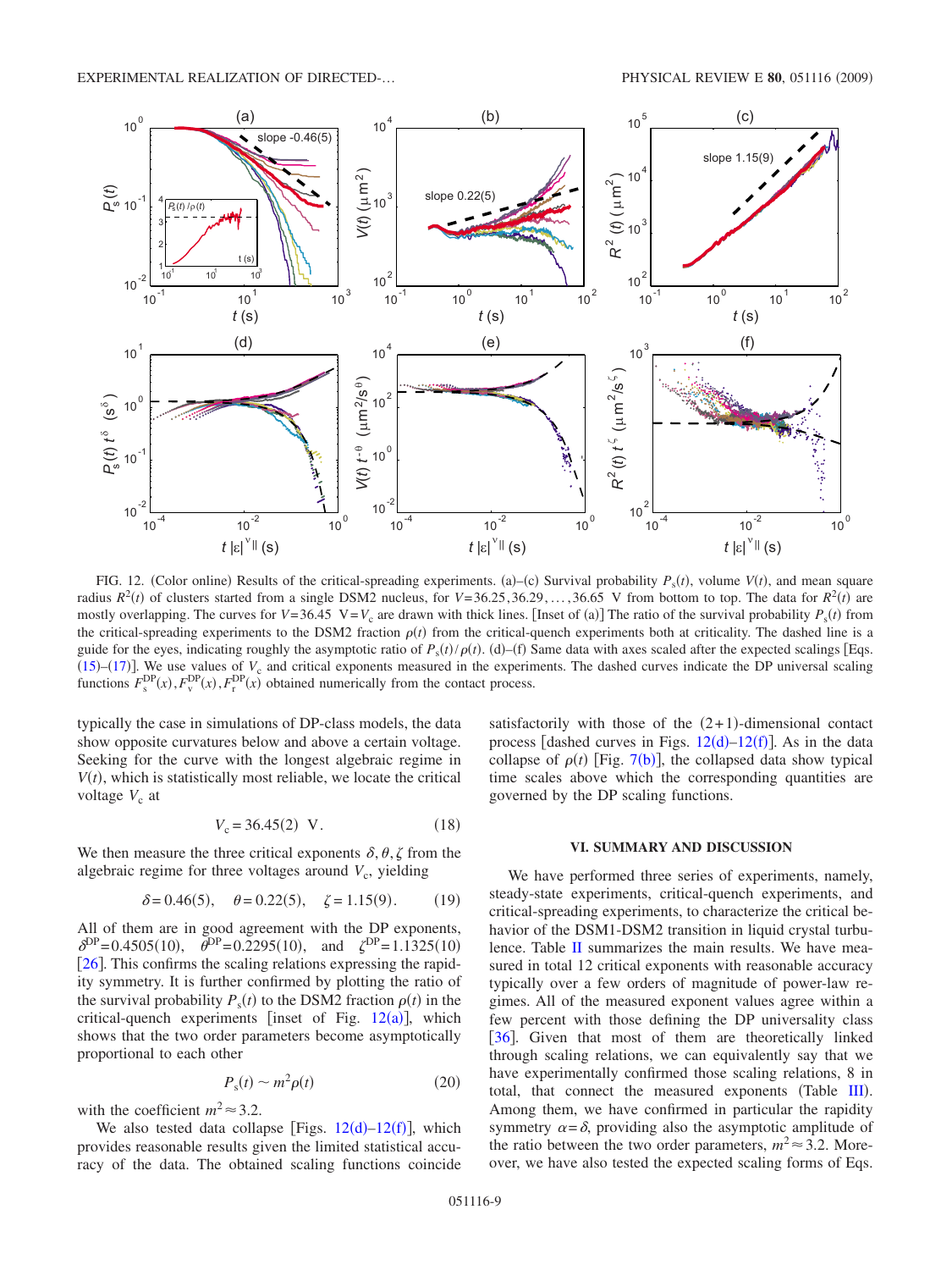<span id="page-9-0"></span>TABLE II. Summary of the measured critical exponents (see the remark  $[36]$  $[36]$  $[36]$  for the range of errors shown in the list).

| Exponent                                |                   | DSM1-DSM2 | DP <sup>a</sup> |                |
|-----------------------------------------|-------------------|-----------|-----------------|----------------|
| Density order parameter                 | β                 | 0.59(4)   |                 | 0.583(3)       |
| Correlation length <sup>b</sup>         | $\nu_{\perp}$     | 0.75(6)   | 0.78(9)         | 0.733(3)       |
| Correlation time                        | $\nu_{\parallel}$ | 1.29(11)  |                 | 1.295(6)       |
| Inactive interval in space <sup>b</sup> | $\mu_{\perp}$     | 1.08(18)  | 1.19(12)        | $1.204(2)^{c}$ |
| Inactive interval in time               | $\mu_{\parallel}$ | 1.60(5)   |                 | $1.5495(10)^c$ |
| Density decay                           | $\alpha$          | 0.48(5)   |                 | 0.4505(10)     |
| Local persistence                       | $\theta_{\rm l}$  | 1.55(7)   |                 | $1.611(7)^d$   |
| Aging in autocorrelator                 | h                 | 0.9(1)    |                 | 0.901(2)       |
|                                         | $\lambda_C$ /z    | 2.5(3)    |                 | 2.583(14)      |
| Survival probability                    | δ                 | 0.46(5)   |                 | 0.4505(10)     |
| Cluster volume                          | $\theta$          | 0.22(5)   |                 | 0.2295(10)     |
| Cluster mean square radius              | ζ                 | 1.15(9)   |                 | 1.1325(10)     |

 $a^{\text{h}}$ References [[25](#page-11-13)[,26](#page-11-14)].

For  $\mu_{\perp}$  and  $\nu_{\perp}$ , exponents measured in *x* and *y* directions are shown in this order.

<sup>c</sup>See also the remark [[27](#page-11-15)].

 ${}^{d}$ Reference [[51](#page-11-31)].

 $(8)$  $(8)$  $(8)$ ,  $(11)$  $(11)$  $(11)$ , and  $(15)$  $(15)$  $(15)$ – $(17)$  $(17)$  $(17)$  through data collapse and found them in good agreement with numerically obtained DP universal scaling functions. Reproducibility of the results was also checked for three independent critical exponents  $\beta, \mu_{\perp}, \mu_{\parallel}$ , using two other samples with different cell sizes and cutoff frequencies. Based on all these results, we conclude that the DSM1-DSM2 transition constitutes an unambiguous experimental realization of an absorbing phase transition in the DP universality class.

We now return to our initial remark concerning the surprising scarcity of experimental realizations of DP-class tran-sitions (Table [I](#page-1-0)).

One central difficulty lies in the necessity to avoid, as much as possible, quenched disorder, which is known to be relevant. It is theoretically known that such disorder does affect DP criticality and even destroys it for strong disorder [[55](#page-11-36)]. Recent theoretical and numerical studies show that

TABLE III. Experimentally confirmed scaling relations.

<span id="page-9-1"></span>

| Scaling relations                                                 |                  | <b>LHS</b> | <b>RHS</b>   | DP <sup>a</sup> |
|-------------------------------------------------------------------|------------------|------------|--------------|-----------------|
| $\mu_{\perp} = 2 - \beta / \nu_{\perp}^{b}$                       | $(\text{in } x)$ | 1.08(18)   | 1.21(8)      | 1.204(2)        |
|                                                                   | (in y)           | 1.19(12)   | 1.24(10)     | 1.204(2)        |
| $\mu_{\parallel} = 2 - \beta / \nu_{\parallel}^{\rm b}$           |                  | 1.60(5)    | 1.54(5)      | 1.5495(10)      |
| $\alpha = \beta / \nu_{\parallel}$                                |                  | 0.48(5)    | 0.46(5)      | 0.4505(10)      |
| $b=2\beta/\nu_{\parallel}$                                        |                  | 0.9(1)     | 0.91(10)     | 0.901(2)        |
| $\lambda_C / z = 1 + (\beta + d_s \nu_{\perp}) / \nu_{\parallel}$ |                  | 2.5(3)     | $2.62(17)^c$ | 2.583(14)       |
| $\delta = \beta / \nu_{\parallel}$                                |                  | 0.46(5)    | 0.46(5)      | 0.4505(10)      |
| $\theta = (d_s \nu_1 - 2\beta)/\nu_{\parallel}$                   |                  | 0.22(5)    | $0.25(11)^c$ | 0.2295(10)      |
| $\zeta = 2/z = 2\nu_{\perp}/\nu_{\parallel}$                      |                  | 1.15(9)    | $1.16(14)^c$ | 1.1325(10)      |

 $a_{\text{References}}$  [[25](#page-11-13)[,26](#page-11-14)].

 $b$ See also the remark  $[27]$  $[27]$  $[27]$ .

The value of  $\nu_x$  is used for  $\mu_{\perp}$ .

even weak disorder changes the asymptotic critical behavior [[56](#page-11-37)[–58](#page-11-38)], but the characteristic length or time scale separating DP and disordered, so-called "activated" critical behavior, grows fast with decreasing strength of disorder  $[56,57]$  $[56,57]$  $[56,57]$  $[56,57]$ . It is therefore important to work with systems made of macroscopic units, where quenched disorder is expected to be negligible. We consider that the quenched disorder in our system, which may take the form of inhomogeneities in the electrodes or impurities in the sample, is also sufficiently weak.

Still, our DSM1-DSM2 transition seems to be the only fully convincing one. Three factors explain, in our view, why our experiments provided such clear DP scaling laws.

(a) Large system size and fast response. As already mentioned, one great advantage to work with electroconvection is that very large aspect ratios can easily be realized. The number of effective degrees of freedom of our cell is 2.7  $\times$  10<sup>6</sup>, which is orders of magnitude larger than any earlier experiment (Table [I](#page-1-0)). This considerably suppresses finite-size effects and allows us to observe scaling on several orders of magnitude. Similarly, the typical microscopic time scales of liquid crystals are very short (of the order of 10 ms), providing accurate statistics in reasonable laboratory time.

(b) Almost perfectly absorbing state. The condition for being an absorbing state, i.e., that the system can *never* escape once it entered, appears to be somewhat too strict from the experimental point of view. Indeed, spontaneous nucleation of the active state seems to have been present at least in some of the past experiments  $[1,20]$  $[1,20]$  $[1,20]$  $[1,20]$ , which blurs the critical behavior beyond some finite scales.

On the other hand, our active state, DSM2, consists of topological defects, whose spontaneous formation is in principle forbidden. Of course this may occur in practice, as suggested from the observation of vanishing hysteresis at the DSM1-DSM2 transition  $[52]$  $[52]$  $[52]$ , but the nucleation rate remains so low that we cannot directly observe it, constituting an almost perfectly absorbing state.

(c) Fluctuating absorbing state. In most earlier experiments and numerical studies, the absorbing state has been essentially fluctuation-free or laminar. This is indeed a natural choice suggested from the minimal theory of DP and causes of course no problem in numerical studies. In experiments, however, such absorbing states may typically cause long-range effects through the rigidity of their laminar pattern and/or the propagation of solitonlike objects, which may further reduce the effective system size and even break DP scaling  $[1,2]$  $[1,2]$  $[1,2]$  $[1,2]$ . In contrast, our absorbing state, DSM1, is itself a fluctuating turbulent state. Long-range interactions are then likely to be killed by the local turbulent fluctuations of DSM1, which may have led to the observation of clean DP critical behavior. It is noteworthy to remark that the Chaté-Manneville coupled map lattice  $[59]$  $[59]$  $[59]$ , a deterministic numerical model for absorbing phase transitions with a nonchaotic (laminar) absorbing state, exhibits non-DP critical behavior probably due to solitonlike objects propagating through laminar regions. Interestingly, an elementary modification to render its absorbing state itself chaotic does lead to DP scaling  $\lceil 60 \rceil$  $\lceil 60 \rceil$  $\lceil 60 \rceil$ .

In conclusion, we have experimentally found that the DSM1-DSM2 transition in the electroconvection of nematic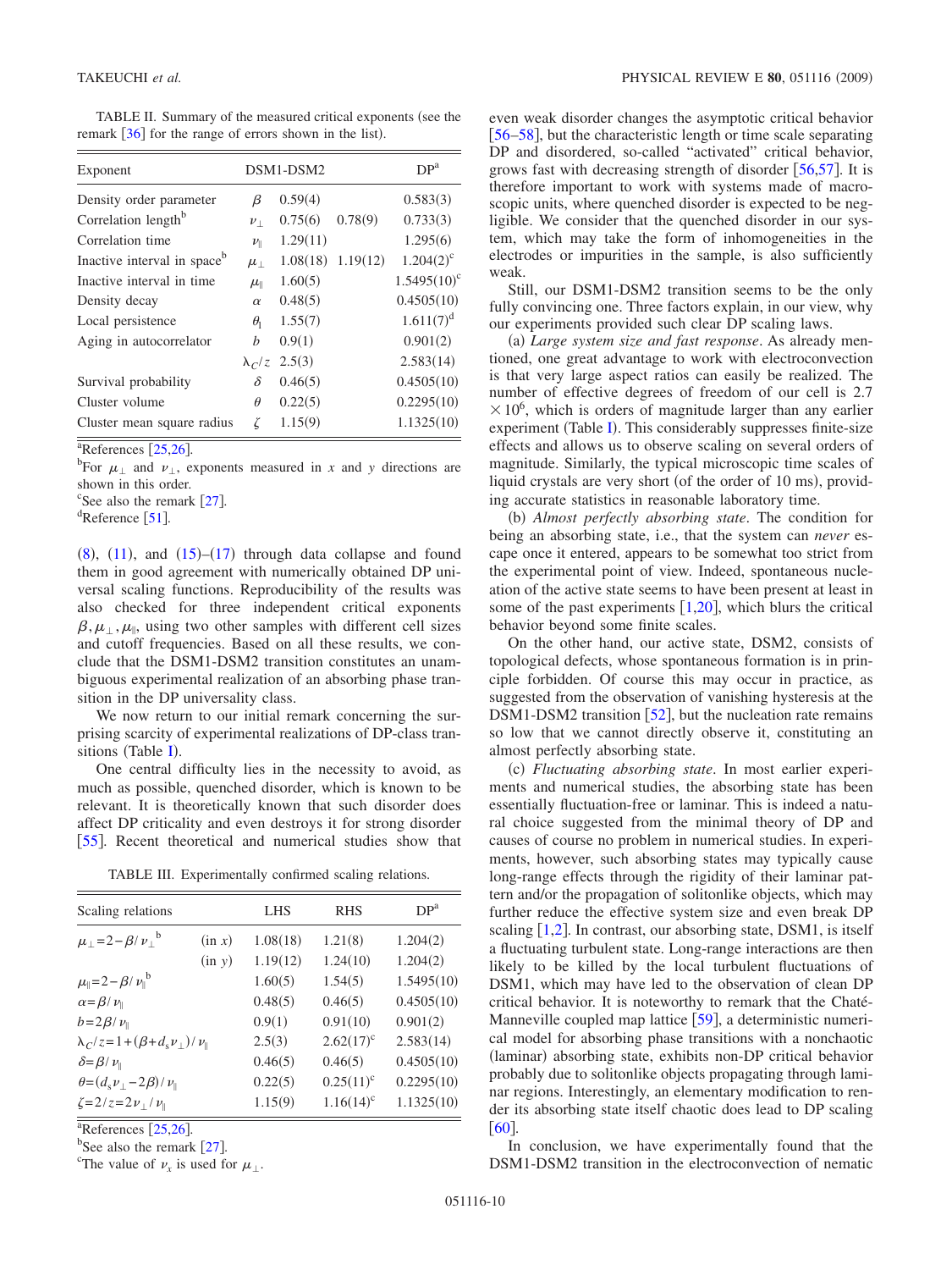liquid crystals, showing an absorbing transition into spatiotemporal intermittency, clearly belongs to the DP universality class. Both static and dynamic critical behaviors have been investigated with the help of the newly developed experimental technique to create a seed of DSM2, confirming a total of 12 critical exponents, 5 scaling functions, 8 scaling relations, and in particular the rapidity symmetry, in full agreement with those characterizing the DP class in  $2+1$ dimensions. We hope that this clear and comprehensive experimental realization of a DP-class transition will trigger further studies of absorbing phase transitions and of related situations with genuinely nonequilibrium critical properties. In this respect the recent works of Corté *et al.* [[61](#page-11-42)] and of Mangan *et al.* [[62](#page-11-43)] are especially encouraging, concerning experiments and realistic situations, respectively, for absorbing transitions with a conserved field.

## **ACKNOWLEDGMENTS**

The authors are grateful to I. Dornic, F. Ginelli, J. A. Hoyos, S. Kai, and N. Oikawa for fruitful discussions. We would also like to thank M. Henkel and G. I. Menon for drawing our attention to aging and Ref.  $[41]$  $[41]$  $[41]$  and to local persistence, respectively. This work was supported in part by the Grant-in-Aid for Scientific Research Grant No. 18068005) and by the JSPS.

### **APPENDIX: BINARIZING IMAGES**

Every analysis presented in the paper is performed using binarized images, where DSM2 domains are distinguished from the absorbing DSM1 background. We give here a detailed description of the binarizing algorithm we used.

The binarization is carried out in the following manner. (a) We prepare three successive images taken at 15 frames/s and remove the inhomogeneity of the incident light intensity. (b) We then normalize the obtained intensity  $I$  of the three images with respect to mean  $\langle I_{\text{DSM1}} \rangle$  and standard deviation  $\delta l_{\text{DSM1}}$  of the DSM1 intensity at a given voltage, namely,  $I_{\text{norm}} = (I - \langle I_{\text{DSM1}} \rangle) / \delta I_{\text{DSM1}}$ . Note that we can separately measure the intensity of the fully DSM1 state even above the

threshold  $V_c$  since DSM1 always appears first when the voltage is applied. (c) Since DSM2 domains have lower transmittance than DSM1, we extract the regions where the normalized intensity is less than a certain threshold,  $I_{\text{th}}$ . Here we chose  $I_{\text{th}}=1.5$ , determined so as to obtain a good agreement with direct visual observations particularly in movies. (d) Taking into consideration that DSM2 domains move much slower than the local intensity fluctuations in DSM1 (recall that DSM1 is itself a turbulent state) and that the minimum DSM2 area is  $d^2/2$  [[32](#page-11-5)], where *d* is the depth of the cell, we take the logical intersection ("AND" operator) of the three successive images and then remove clusters with area smaller than  $d^2/2$ . Clusters are screened out in this way, and their binarized images in the middle frame are used as final images. In other words, the intersection is used only for comparison with the minimum area. (e) Finally, we cut off the periphery of the image of width  $d/2\sqrt{2}$  since this region is biased in the step (d). The size of the binarized images reduces to  $1206 \times 899 \mu m^2$ , which roughly corresponds to  $142 \times 106$  effective degrees of freedom. We confirmed that the chosen threshold  $(I_{\text{th}}=1.5)$  works well all over the range of voltages we investigate and that no DSM2 region is falsely detected when binarizing images of the fully DSM1 phase. Typical results of the binarization are shown in Figs.  $1(c)$  $1(c)$  and  $1(e)$  and movie S2 in Ref. [[33](#page-11-16)], where we can confirm that DSM2 domains are precisely detected.

For the critical-spreading experiments presented in Sec. [V,](#page-6-0) we have slightly modified the binarization algorithm in order to detect DSM2 patches originating only from the prepared seed and not to miss them. To this end, we have reduced the intensity threshold  $I_{th}$  to 1.2 and, instead, binarized only within a target region, defined from positions of DSM2 patches in previous images (position of the seed for the first image) and assumed maximal displacement of DSM2, which is chosen to be much larger than the actual displacement, namely, *d* during successive two images taken at 15 frames/s and extrapolated diffusively. We again confirmed that binarized images from a single set of parameters closely follow the actual evolution of DSM2 patches for all the voltages of interest. A typical result is shown in the inset of Fig. [11.](#page-7-1)

- <span id="page-10-0"></span>[1] H. Hinrichsen, Adv. Phys. 49, 815 (2000).
- <span id="page-10-1"></span>2 M. Henkel, H. Hinrichsen, and S. Lübeck, *Non-Equilibrium Phase Transitions*, Vol. I: Absorbing Phase Transitions (Springer, Dordrecht, 2008).
- <span id="page-10-2"></span>3 L. Baroni, R. Livi, and A. Torcini, Phys. Rev. E **63**, 036226  $(2001).$
- <span id="page-10-3"></span>4 V. Ahlers and A. Pikovsky, Phys. Rev. Lett. **88**, 254101  $(2002).$
- <span id="page-10-4"></span>[5] R. Dickman, M. A. Muñoz, A. Vespignani, and S. Zapperi, Braz. J. Phys. 30, 27 (2000).
- <span id="page-10-5"></span>[6] Y. Pomeau, Physica D 23, 3 (1986).
- <span id="page-10-6"></span>[7] S. V. Buldyrev, A. -L. Barabási, F. Caserta, S. Havlin, H. E. Stanley, and T. Vicsek, Phys. Rev. A 45, R8313 (1992).
- <span id="page-10-7"></span>8 F. Ginelli, V. Ahlers, R. Livi, D. Mukamel, A. Pikovsky, A.

Politi, and A. Torcini, Phys. Rev. E 68, 065102(R) (2003).

- <span id="page-10-8"></span>[9] H. K. Janssen, Z. Phys. B: Condens. Matter 42, 151 (1981).
- <span id="page-10-9"></span>[10] P. Grassberger, Z. Phys. B: Condens. Matter 47, 365 (1982).
- <span id="page-10-10"></span>[11] S. Ciliberto and P. Bigazzi, Phys. Rev. Lett. 60, 286 (1988).
- <span id="page-10-11"></span>12 F. Daviaud, M. Bonetti, and M. Dubois, Phys. Rev. A **42**, 3388  $(1990).$
- <span id="page-10-12"></span>13 S. Michalland, M. Rabaud, and Y. Couder, Europhys. Lett. **22**, 17 (1993).
- <span id="page-10-13"></span>14 H. Willaime, O. Cardoso, and P. Tabeling, Phys. Rev. E **48**, 288 (1993).
- <span id="page-10-14"></span>[15] M. M. Degen, I. Mutabazi, and C. D. Andereck, Phys. Rev. E **53**, 3495 (1996).
- <span id="page-10-15"></span>16 P. W. Colovas and C. D. Andereck, Phys. Rev. E **55**, 2736  $(1997).$